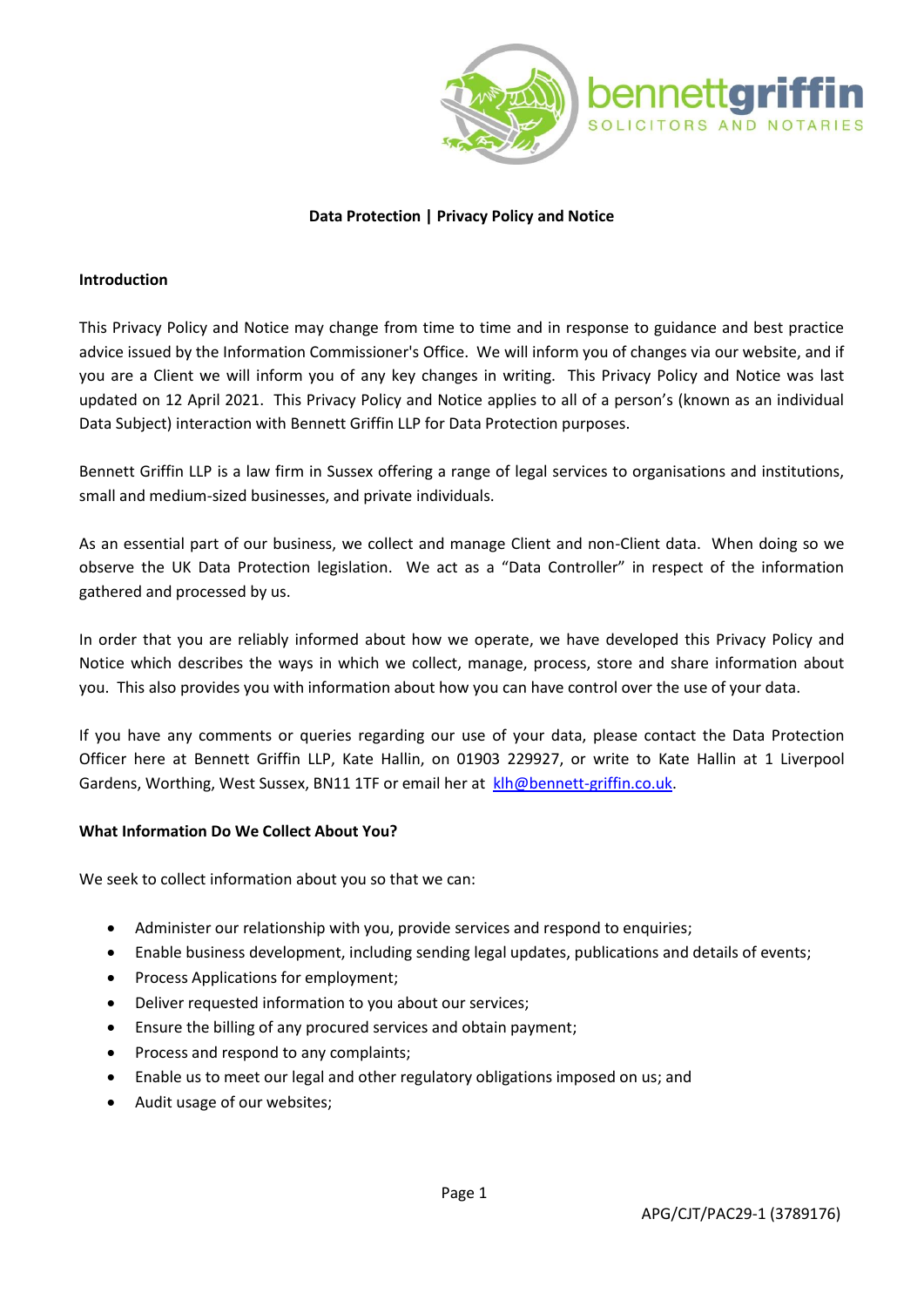The information that we need for these purposes is "personal data". This includes your name, home address, email address, telephone and other contact numbers and financial information. We collect this in a number of different ways. For example, you may provide this data to us directly online or over the telephone, or when corresponding with us by letter.

We may also process sensitive classes of information that includes:

- Physical or mental health details; and
- Racial or ethnic origin;

We will seek your permission if we need to record any of your sensitive personal data on our systems.

On occasion we may voice record our customer interactions. Therefore, any information captured via this medium will automatically be stored for training and monitoring purposes, or, for example, to prove what was said in a telephone conversation in the event of a complaint, disagreement or dispute.

Our use of the above information is subject to your instructions, Data Protection law, and our duty of confidentiality.

### **How we use Cookies when you Access our Website**

A cookie is a small file which asks permission to be placed on your computer's hard drive. Once you agree, the file is added and the cookie helps analyse web traffic or lets you know when you visit a particular site. Cookies allow web applications to respond to you as an individual. The web application can tailor its operations to your needs, likes and dislikes by gathering and remembering information about your preferences. We use traffic log cookies to identify which pages are being used. This helps us analyse data about web page traffic and improve our website in order to tailor it to customer needs. We only use this information for statistical analysis purposes and then the data is removed from the system. Overall, cookies help us provide you with a better website, by enabling us to monitor which pages you find useful and which you do not. A cookie in no way gives us access to your computer or any information about you, other than the data you choose to share with us. You can choose to accept or decline cookies. Most web browsers automatically accept cookies, but you can usually modify your browser setting to decline cookies if you prefer. This may prevent you from taking full advantage of the website.

### **How Will We Use Your Information?**

We use the data collected from you for the specific purposes listed below which explains the legal basis for processing your data, linked to each processing purpose.

- 1. To administer our relationship with you, provide services and respond to enquiries. This is to meet the requirements of a contract.
- 2. To ensure the billing of any procured services by you and obtain payment. This is to meet the requirements of a contract.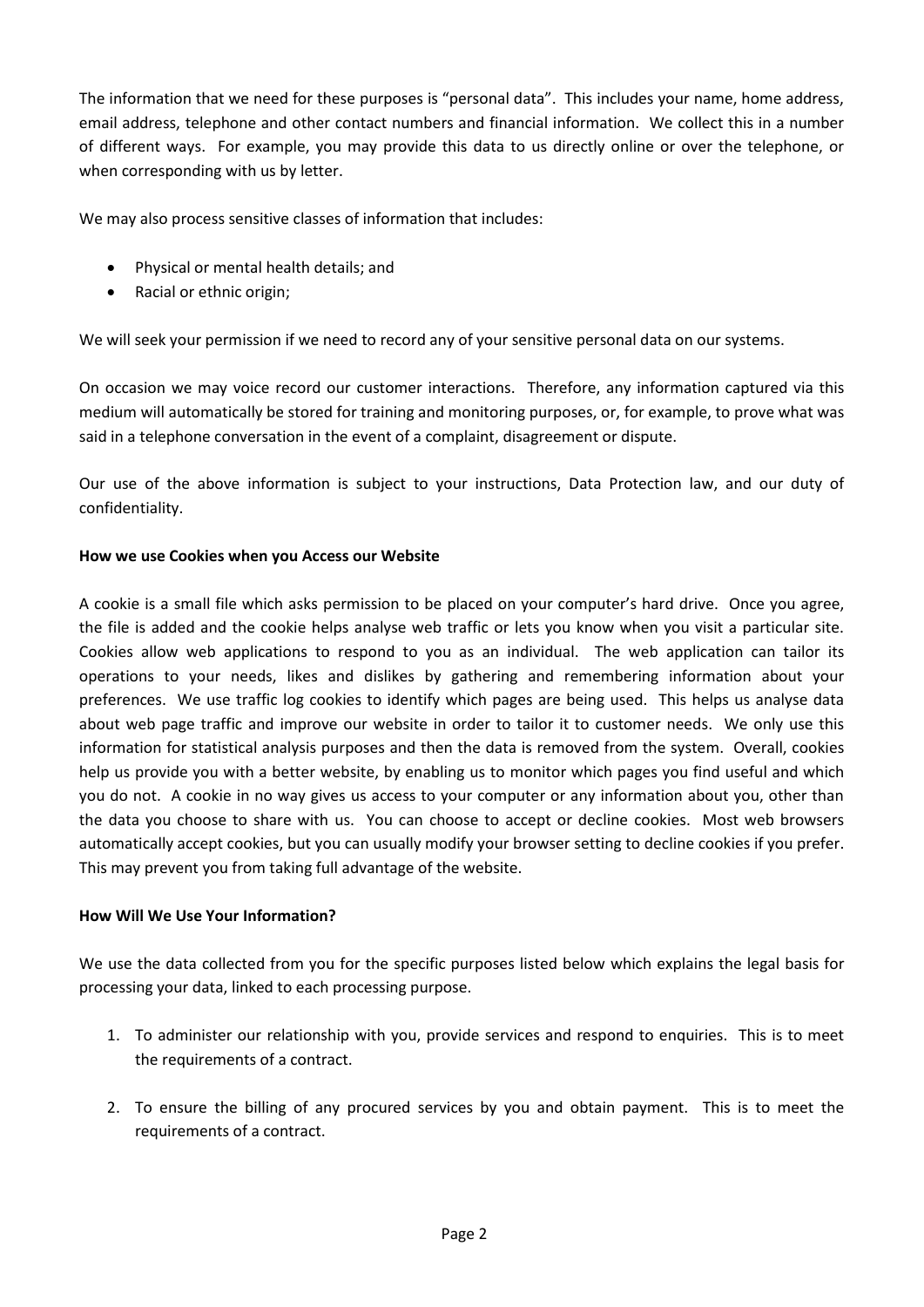- 3. To communicate with you about legal updates, breaking news, newsletters and event invitations which are relevant to your interests and in line with your preferences. We have a legitimate interest in processing your Personal Information for our business development purposes. This means we do not usually need your consent to send you legal updates and information about our services. However, where consent is needed (for example, to send you electronic communications), we will ask for this consent separately and clearly. We will always treat your Personal Information with the utmost respect and we will never sell or share it with other organisations for marketing purposes. You have the right to opt out of receiving marketing communications at any time by using the 'unsubscribe' link in our emails or by contacting the person responsible for Data Protection, Kate Hallin, on 01903 229927 or write to Kate Hallin at 1 Liverpool Gardens, Worthing, West Sussex, BN11 1TF or via email at [klh@bennett-griffin.co.uk.](mailto:klh@bennett-griffin.co.uk) We may ask you to confirm or update your marketing preferences if you instruct us to provide further services in the future, or if there are changes in the law, regulation, or the structure of our business.
- 4. To provide enquirers support by telephone to include recording conversations for monitoring and quality purposes. This is to fulfil contractual obligations and includes taking action before entering into a contract.
- 5. To process and respond to complaints. This is to meet a legal obligation.
- 6. To monitor and record information relating to the use of our services, to include our website. This is to meet a legitimate interest in order to improve the services and experience and website for individuals. This data may be shared with web service providers and cookie providers.
- 7. To conduct human resource administration to include assessing suitability, eligibility and/or fitness to work. This is to fulfil contractual obligations this includes taking action before entering into a contract.

# **Who we share your Personal Information with?**

We may share Personal Information with:

- Professional advisers who we instruct on your behalf or refer you to, for example, Barristers, Medical Professionals, Accountants, Tax Advisers or other Experts;
- Other third parties where necessary to carry out your instructions, for example, HM Land Registry in the case of a property transaction, Companies House, your mortgage provider, Lender Exchange services and Lender Panels;
- Our insurers and brokers;
- The Auditors of our Accounts;
- Our bank;
- External service suppliers, representatives and Agents that we use to make our business more efficient, for example, typing services, marketing agencies, document collation, analysis suppliers, and organisations supplying electronic identification verification for Client due diligence purposes to comply with Money Laundering legislation whose Privacy Notice is found at: <https://www.callcredit.co.uk/legal-information/bureau-privacy-notice>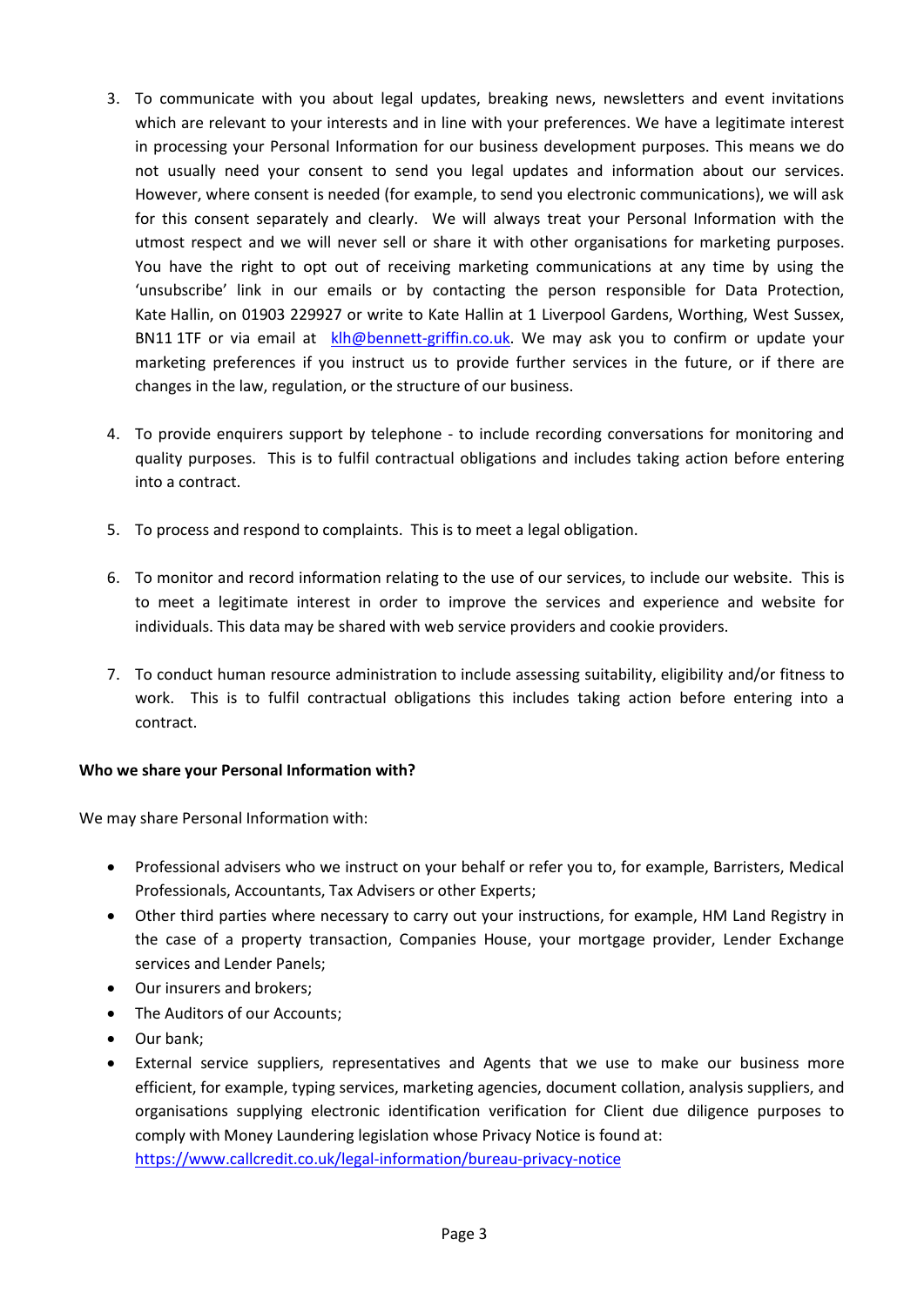- Where we have your consent to do so, with our external Auditors in relation to our Lexcel Accreditation;
- Our IT support and service providers may also access your Personal Information as a consequence of them providing support to us;

We only allow our service providers to handle your Personal Information if we are satisfied they take appropriate measures to protect your Personal Information.

We may disclose and exchange information with Law Enforcement Agencies and regulatory bodies to comply with our legal and regulatory obligations.

We may also need to share some Personal Information with other parties. For example, if we, in the course of our own business operations, sell or buy any business or assets, we may disclose Personal Information held by us to the prospective seller or buyer of those businesses or assets.

Where possible, information will be anonymised, but the recipient of the information will be bound by confidentiality obligations. If we are acquired, or substantially all of our assets are acquired by a third party (or are subject to a re-organisation), Personal Information held by us will be one of the assets which is transferred.

# **Money Laundering Checks**

We may receive personal data from you for the purposes of our money laundering checks, such as, a copy of your passport. These will be processed only for the purposes of preventing money laundering and terrorist financing, or as otherwise permitted by law or with your express consent.

You consent to us retaining such data for longer than the five year statutory period, unless you tell us otherwise.

# **Your Obligations**

If you send us personal data about anyone other than yourself you will ensure you have any appropriate consents and notices in place to enable you to transfer that personal data to us, and so that we may use it for the purposes for which you provide it to us.

# **Your Rights**

To ask about or request the exercise any of your rights set out below please contact the person here at Bennett Griffin LLP responsible for Data Protection, Kate Hallin on 01903 229927, or write to Kate Hallin at 1 Liverpool Gardens, Worthing, West Sussex, BN11 1TF or email a[t klh@bennett-griffin.co.uk.](mailto:klh@bennett-griffin.co.uk)

Under the terms of Data Protection legislation, you have the following rights as a result of using this website: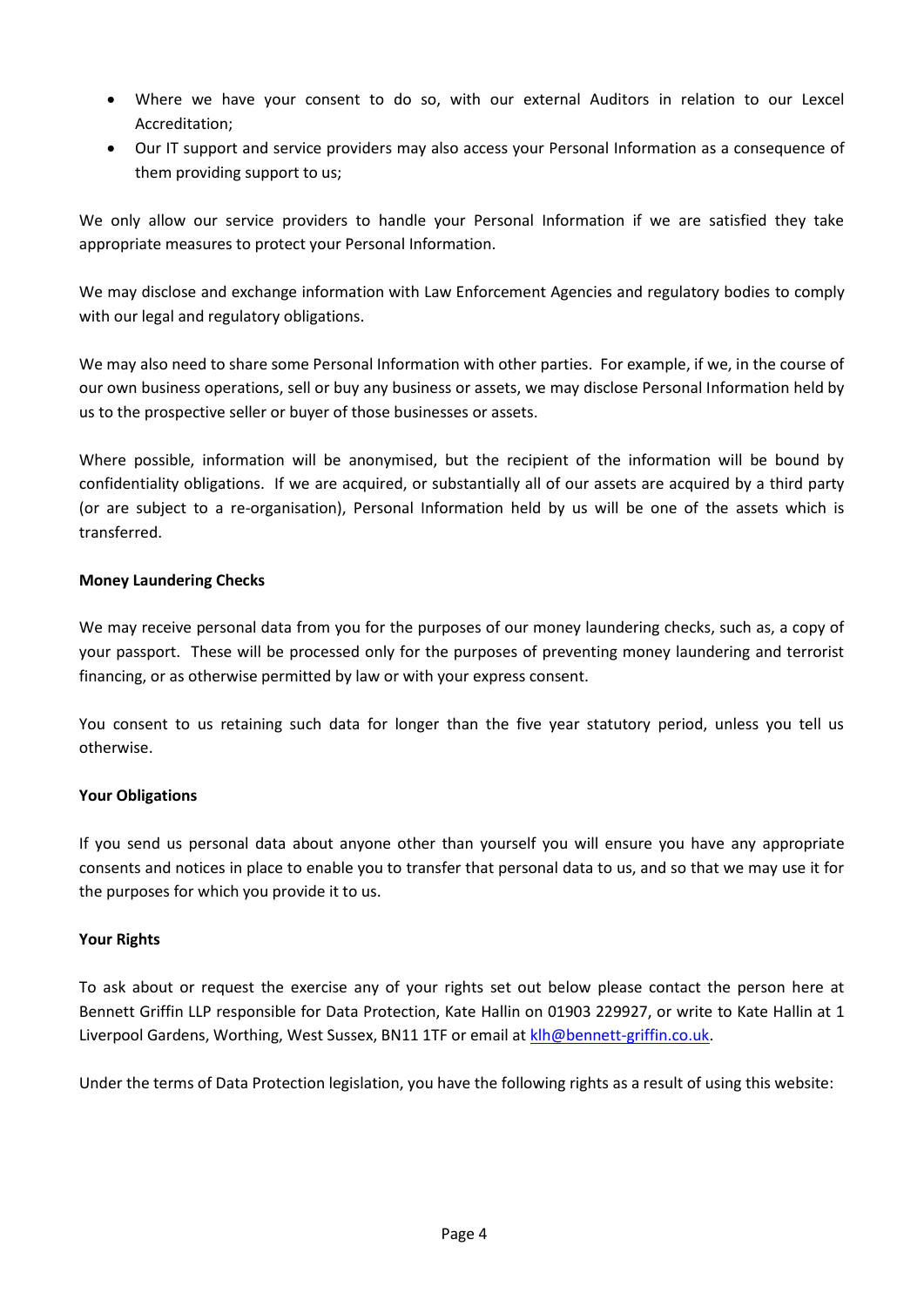## **Right to Be Informed**

This Privacy Notice, together with our Cookies Policy, fulfils our obligation to tell you about the ways in which we use your information.

### **Right to Access**

You have the right to ask us for a copy of any personal data that we hold about you. This is known as a "Subject Access Request". Except in exceptional circumstances (which we would discuss and agree with you in advance), you can obtain this information at no cost. We will send you a copy of the information within 30 days of your request.

### **Right to Rectification**

If any of the information that we hold about you is inaccurate it is important this is corrected so please contact Kate Hallin whose details are above.

### **Right to Be Forgotten**

From 25th May, 2018, you can ask that we erase all personal information that we hold about you. Where it is appropriate that we comply, your request will be fully actioned within 30 days.

### **Right to Object**

You have the right to object to:

The continued use of your data for any purpose listed above for which consent is identified as the lawful basis for processing, that is, you have the right to withdraw your consent at any time.

The continued use of your data for any purpose listed above for which the lawful basis of processing is that it has been deemed legitimate.

### **Right to Restrict Processing**

If you wish us to restrict the use of your data because:

- You think it is inaccurate but this will take time to validate;
- You believe our data processing is unlawful, but you do not want your data erased;
- You want us to retain your data in order to establish, exercise or defend a legal claim;
- You wish to object to the processing of your data, but we have yet to determine whether this is appropriate;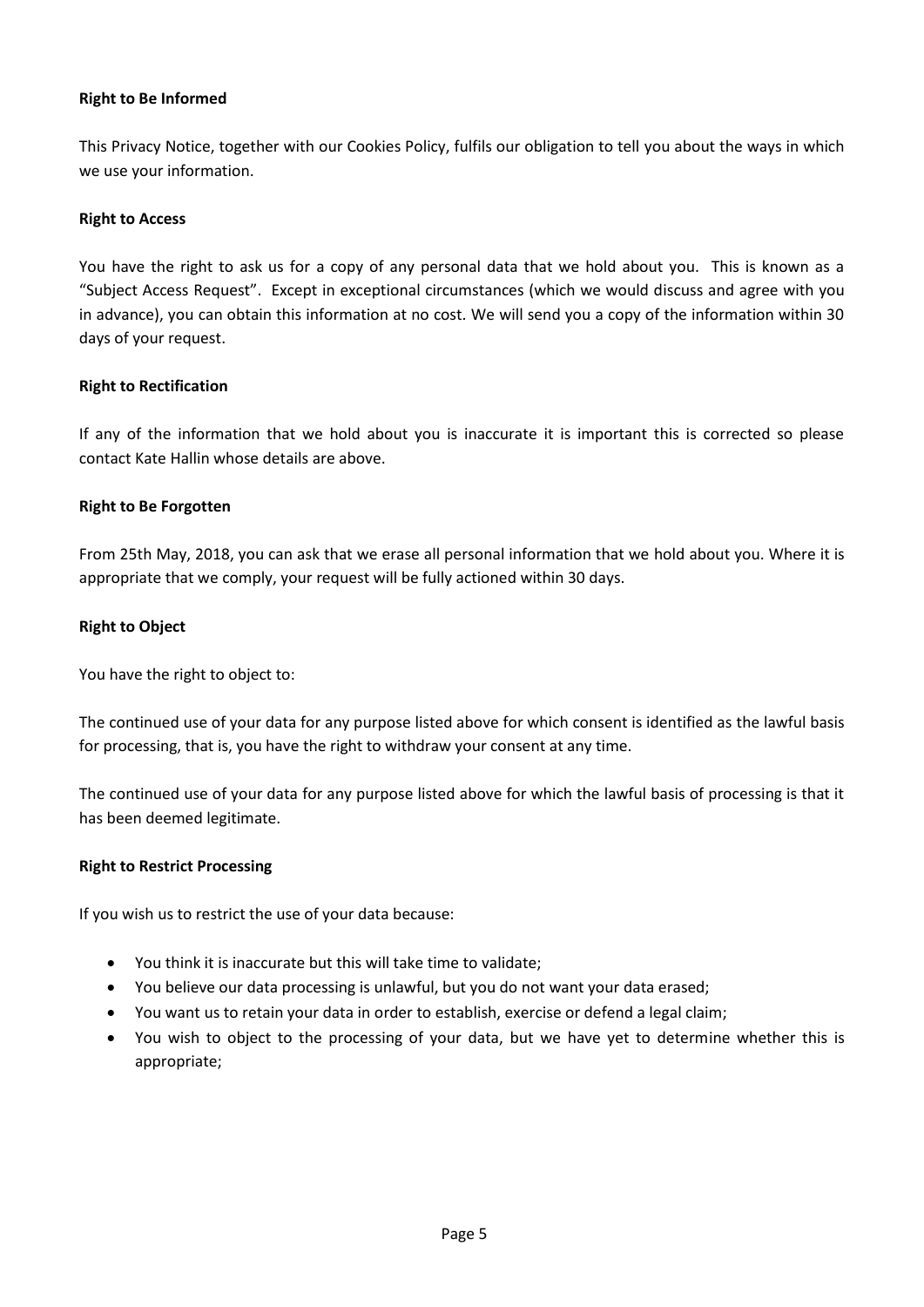# **Right to Data Portability**

If you would like to move, copy or transfer the electronic personal data that we hold about you to another organisation.

### **Is The Processing Of Information Likely To Cause Individuals To Object Or Complain?**

Bennett Griffin LLP is not aware of any justifiable reasons that would constitute a legitimate reason for objecting or complaining about the way we process or control information.

### **How Long Will We Retain Information For?**

Bennett Griffin LLP will only retain your personal information for as long as necessary to fulfil the purposes we collected it for, including for the purposes of satisfying any legal, accounting, or reporting requirements.

When it is no longer necessary to retain your Personal Information, we will delete or anonymise it. In some circumstances we may anonymise your Personal Information (so that it can no longer be associated with you) for research or statistical purposes, in which case we may use this information indefinitely without further notice to you.

To determine the appropriate retention period for Personal Information, we consider the amount, nature, and sensitivity of the Personal Information, the potential risk of harm from unauthorised use or disclosure of it, the purposes for which we process your Personal Information and whether we can achieve those purposes through other means, and the applicable legal requirements.

In some circumstances you can ask us to delete your data, see Your Rights above.

### **Clients**

We only keep your Personal Information about your matter for as long as is necessary to:

- Carry out our services for your matter;
- Respond to any questions, complaints or claims made by you or on your behalf;
- Show that we treated you fairly;
- Keep records required by law to comply with our legal obligations and our duties to our regulator. Anti-Money Laundering legislation requires us to retain records, documents and information relating to a Matter, including a copy of your identity documentation, for five years from conclusion of your matter or when our business relationship with you ends. As stated above, you consent to us retaining such data for longer than the five year statutory period, unless you tell us otherwise;

For most types of matters we retain your matter file both electronically and in a paper file, which will include your Personal Information, for up to fifteen years from the date of your final bill although this may vary depending on the nature of your Matter. Further information about the likely retention period will be provided to you when your matter concludes. To comply with our regulatory requirement to have effective systems and controls in place to enable us to identify and assess potential conflicts of interests, we will keep sufficient data to identify the nature and content of our retainer with you indefinitely.